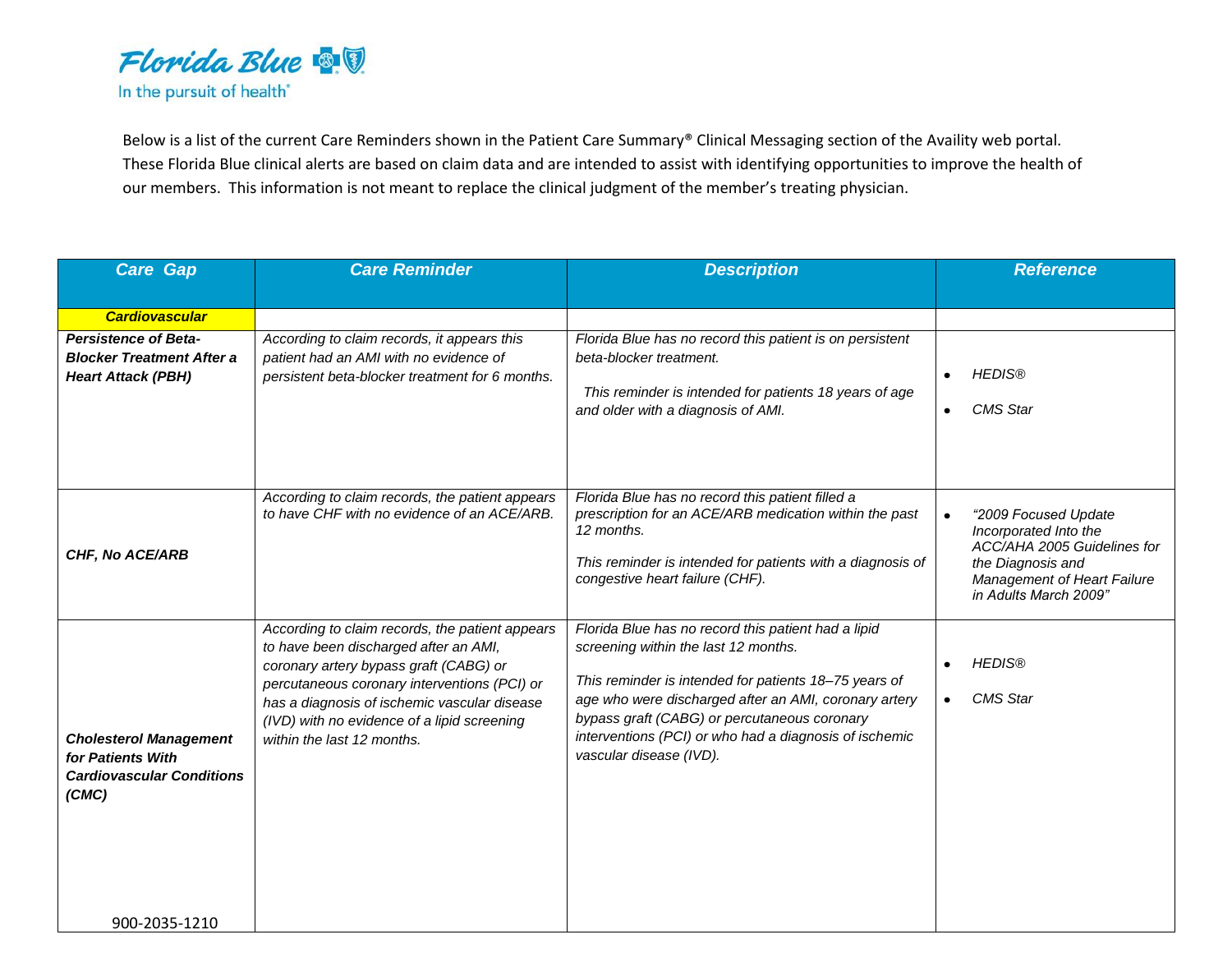

| <b>Diabetes</b>                                     |                                                                                                                                  |                                                                                                                                                                                                                                                                                                  |                                                                                                                                                                                                                          |
|-----------------------------------------------------|----------------------------------------------------------------------------------------------------------------------------------|--------------------------------------------------------------------------------------------------------------------------------------------------------------------------------------------------------------------------------------------------------------------------------------------------|--------------------------------------------------------------------------------------------------------------------------------------------------------------------------------------------------------------------------|
| <b>Annual HbA1c</b><br>(Diabetes)                   | According to claim records, the patient appears<br>diabetic with no evidence of an HbA1c within<br>the last 12 months.           | Florida Blue has no record this patient had an HbA1c<br>test within the past 12 months. This alert is intended for<br>patients 18-75 years of age with a diagnosis of diabetes.                                                                                                                  | <b>HEDIS®</b><br>$\bullet$<br><b>CMS</b> Star<br>$\bullet$                                                                                                                                                               |
| <b>Annual LDL-C</b><br>(Diabetes)                   | According to claim records, the patient appears<br>diabetic with no evidence of a lipid screening<br>within the last 12 months.  | Florida Blue has no record this patient had an LDL-C in<br>the past 12 months.<br>This reminder is intended for patients 18-75 years of<br>age with a diagnosis of diabetes.                                                                                                                     | <b>HEDIS®</b><br>$\bullet$<br><b>CMS Star</b>                                                                                                                                                                            |
| <b>Diabetes, Hypertension</b><br><b>Treatment</b>   | According to claim records, the patient appears<br>diabetic with hypertension and no evidence of<br>an ACE/ARB.                  | Florida Blue has no record this patient filled a<br>prescription for an ACE/ARB medication within the past<br>12 months.<br>This reminder is intended for patients with a diagnosis of<br>diabetes and hypertension (HTN).                                                                       | <b>CMS Star</b><br>$\bullet$<br>"The Seventh Report of the<br>$\bullet$<br>Joint National Committee on<br>Prevention, Detection,<br><b>Evaluation and Treatment of</b><br>High Blood Pressure -<br>Complete Report 2004" |
| <b>Annual Diabetes</b><br><b>Nephrology Testing</b> | According to claim records, the patient appears<br>diabetic with no evidence of nephrology testing<br>within the last 12 months. | Florida Blue has no record this patient had<br>Nephrology treatment, including one of the following: a<br>nephrologists visit, micro-albumin test or ACE/ARB<br>therapy within the past 12 months.<br>This reminder is intended for patients 18-75 years of<br>age with a diagnosis of Diabetes. | HEDIS <sup>®</sup><br>$\bullet$<br><b>CMS</b> Star<br>$\bullet$                                                                                                                                                          |
| <b>Comprehensive Diabetes</b><br>Care (CDC)         | According to claim records, the patient appears<br>diabetic. Diabetic patients have a medical<br>benefit for a retinal exam.     | Florida Blue has no record this patient had a retinal eye<br>exam within the past 12 months.<br>This reminder is intended for patient 18-75 years of age<br>with diabetes (type 1 and type 2).                                                                                                   | <b>HEDIS®</b><br>$\bullet$<br><b>CMS</b> Star<br>$\bullet$                                                                                                                                                               |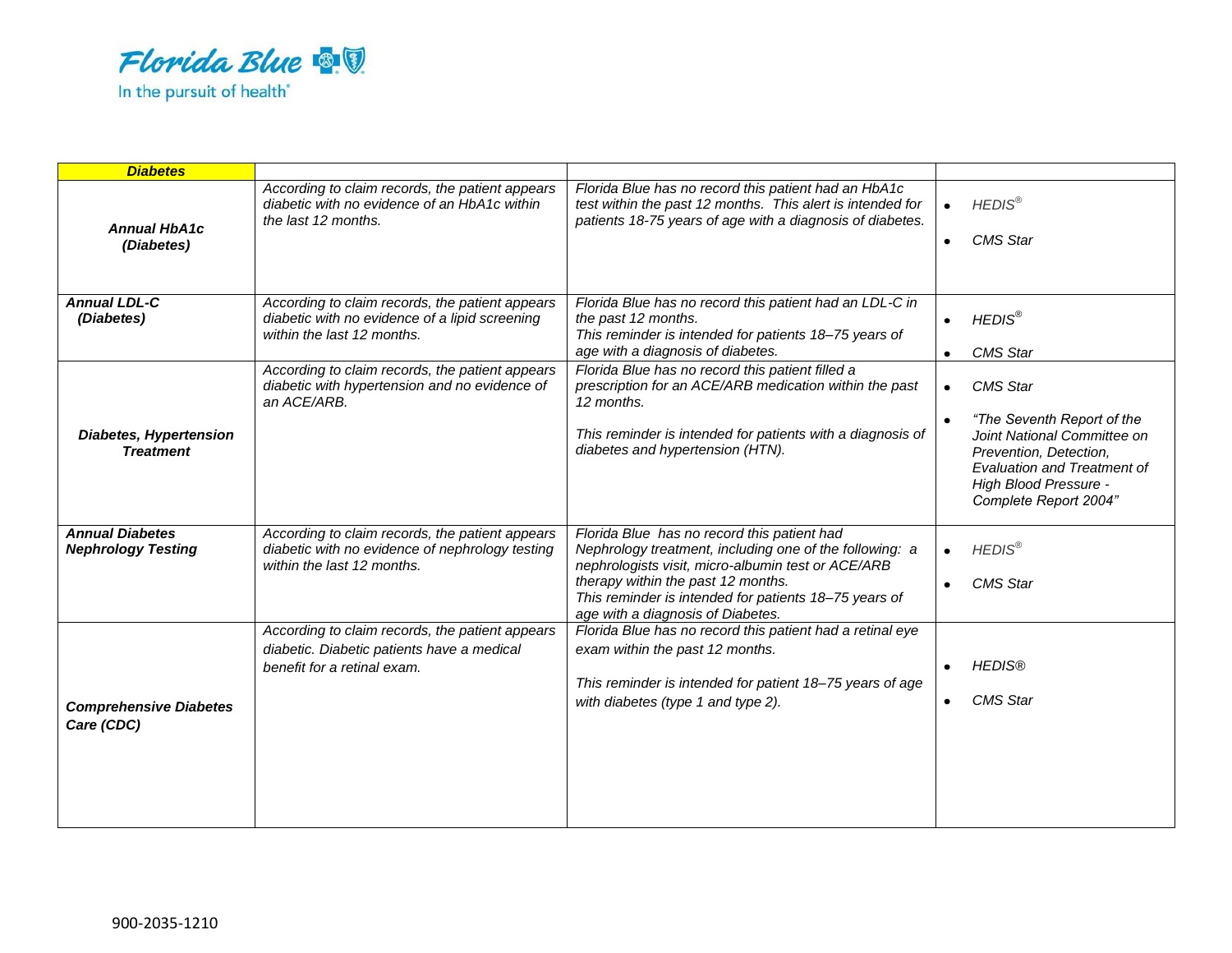

| <b>Medication Management</b>                                                                                         |                                                                                                                                                                   |                                                                                                                                                                                                                         |                                  |
|----------------------------------------------------------------------------------------------------------------------|-------------------------------------------------------------------------------------------------------------------------------------------------------------------|-------------------------------------------------------------------------------------------------------------------------------------------------------------------------------------------------------------------------|----------------------------------|
| <b>Annual Monitoring for</b><br><b>Patients on Persistent</b><br><b>Medications-ACE/ARB</b><br>(MPM)                 | According to claim records, the patient appears<br>to have been prescribed an ACE/ARB with no<br>evidence of at least one monitoring event.                       | Florida Blue has no record this patient received at least<br>one monitoring event appropriate for an ACE/ARB within<br>the last 12 months.<br>This reminder is intended for patients 18 years of age<br>and older.      | <b>HEDIS®</b><br>$\bullet$       |
| <b>Annual Monitoring for</b><br><b>Patients on Persistent</b><br><b>Medications-Digoxin</b><br>(MPM)                 | According to claim records, the patient appears<br>to have been prescribed Digoxin with no<br>evidence of at least one monitoring event.                          | Florida Blue has no record this patient received at least<br>one monitoring event appropriate for digoxin within the<br>last 12 months.<br>This reminder is intended for patients 18 years of age<br>and older.         | <b>HEDIS®</b>                    |
| <b>Annual Monitoring for</b><br><b>Patients on Persistent</b><br><b>Medications-Diuretic</b><br>(MPM)                | According to claim records, the patient appears<br>to have been prescribed a diuretic with no<br>evidence of at least one monitoring event.                       | Florida Blue has no record this patient received at least<br>one monitoring event appropriate for a diuretic during<br>the measurement year.<br>This reminder is intended for patients 18 years of age<br>and older.    | <b>HEDIS®</b><br>$\bullet$       |
| <b>Annual Monitoring for</b><br><b>Patients on Persistent</b><br><b>Medications-</b><br><b>Anticonvulsants (MPM)</b> | According to claim records, the patient appears<br>to have been prescribed anticonvulsants with<br>no evidence of at least one monitoring event.                  | Florida Blue has no record this patient received at least<br>one monitoring event appropriate for anticonvulsants<br>within the last 12 months.<br>This reminder is intended for patients 18 years of age<br>and older. | <b>HEDIS®</b><br>$\bullet$       |
| <b>Use of High Risk</b><br><b>Medications in the Elderly</b><br>(combined rate)-1<br><b>Prescription (DAE)</b>       | According to claim records, the patient is over<br>65 with evidence of at least one prescription for<br>a medication with a high risk of serious side<br>effects. | Florida Blue records show at least one prescription for a<br>drug with a high risk of serious side effects.<br>This reminder is intended for Medicare patients 65 years<br>or older.                                    | <b>HEDIS®</b><br><b>CMS</b> Star |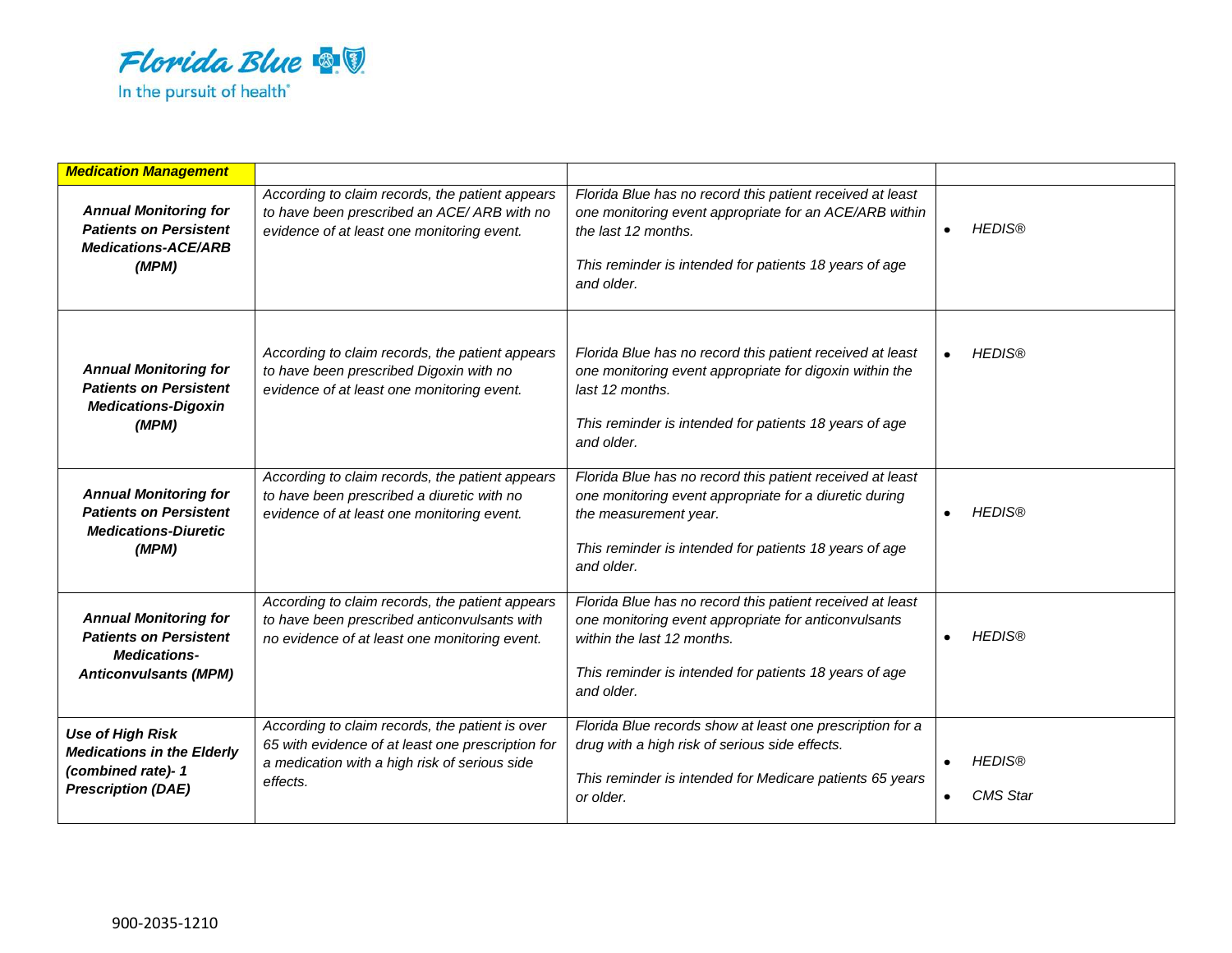

| <b>Musculoskeletal</b>                                                                               |                                                                                                                                                                                                                                                          |                                                                                                                                                                                                                                                                                                                                                                                                                                                        |                                               |
|------------------------------------------------------------------------------------------------------|----------------------------------------------------------------------------------------------------------------------------------------------------------------------------------------------------------------------------------------------------------|--------------------------------------------------------------------------------------------------------------------------------------------------------------------------------------------------------------------------------------------------------------------------------------------------------------------------------------------------------------------------------------------------------------------------------------------------------|-----------------------------------------------|
| <b>Osteoporosis Management</b><br>in Women Who Had a<br>Fracture (OMW)                               | According to claim records, this patient appears<br>to have a new history of fracture and no<br>evidence of a bone mineral density (BMD) test<br>or prescription for a drug to treat or prevent<br>osteoporosis in the six months after the<br>fracture. | Florida Blue has no record this patient had a bone<br>mineral density (BMD) tests or prescription for a drug to<br>treat or prevent osteoporosis in the six months after the<br>fracture.<br>This reminder is intended for female patients 50 years of<br>age or older with a diagnosis of a bone fracture.                                                                                                                                            | <b>HEDIS®</b><br><b>CMS</b> Star<br>$\bullet$ |
| <b>Disease-Modifying Anti-</b><br><b>Rheumatic Drug Therapy</b><br>for Rheumatoid Arthritis<br>(ART) | According to claim records, this patient appears<br>to have rheumatoid arthritis, with no evidence<br>of disease-modifying anti-rheumatic drug<br>therapy (DMARD).                                                                                       | Florida Blue has no record this patient filled a<br>prescription for a disease modifying anti-rheumatic drug<br>therapy (DMARD) within the past 12 months.<br>This reminder is intended for patients 18 years of age or<br>older with a diagnosis of rheumatoid arthritis.                                                                                                                                                                             | <b>HEDIS®</b><br>$\bullet$<br><b>CMS Star</b> |
| <b>Prevention and Screening</b>                                                                      |                                                                                                                                                                                                                                                          |                                                                                                                                                                                                                                                                                                                                                                                                                                                        |                                               |
| <b>Childhood Immunization</b><br><b>Status (CIS)</b>                                                 | Did this patient have the following<br><i>immunizations:</i><br>4 DTaP<br>$3$ IPV<br>1 MMR<br>3HiB<br>3 HepB<br>1 VZV<br>4 PCV<br>2 HepA<br>$2-3RV$<br>$2$ flu                                                                                           | This reminder is intended for patients 0-2 years of age<br>who should have had four diphtheria, tetanus and<br>acellular pertussis (DTaP); three polio (IPV); one<br>measles, mumps and rubella (MMR); three H influenza<br>type B (HiB); three hepatitis B (HepB), one chicken pox<br>(VZV); four pneumococcal conjugate (PCV); two<br>hepatitis A (HepA); two or three rotavirus (RV); and two<br>influenza (flu) vaccines by their second birthday. | <b>HEDIS®</b><br>$\bullet$                    |
| <b>Immunizations for</b><br><b>Adolescents (IMA)</b>                                                 | Did this patient have the following<br><i>immunizations:</i><br>1 Meningococcal Vaccine<br>1 Tdap or Td                                                                                                                                                  | This reminder is intended for patients 13 years of age<br>who should have one dose of meningococcal vaccine<br>and one tetanus, diphtheria toxoids and acellular<br>pertussis vaccine (Tdap) or one tetanus, diphtheria<br>toxoids vaccine (Td) by their 13th birthday.                                                                                                                                                                                | <b>HEDIS®</b><br>$\bullet$                    |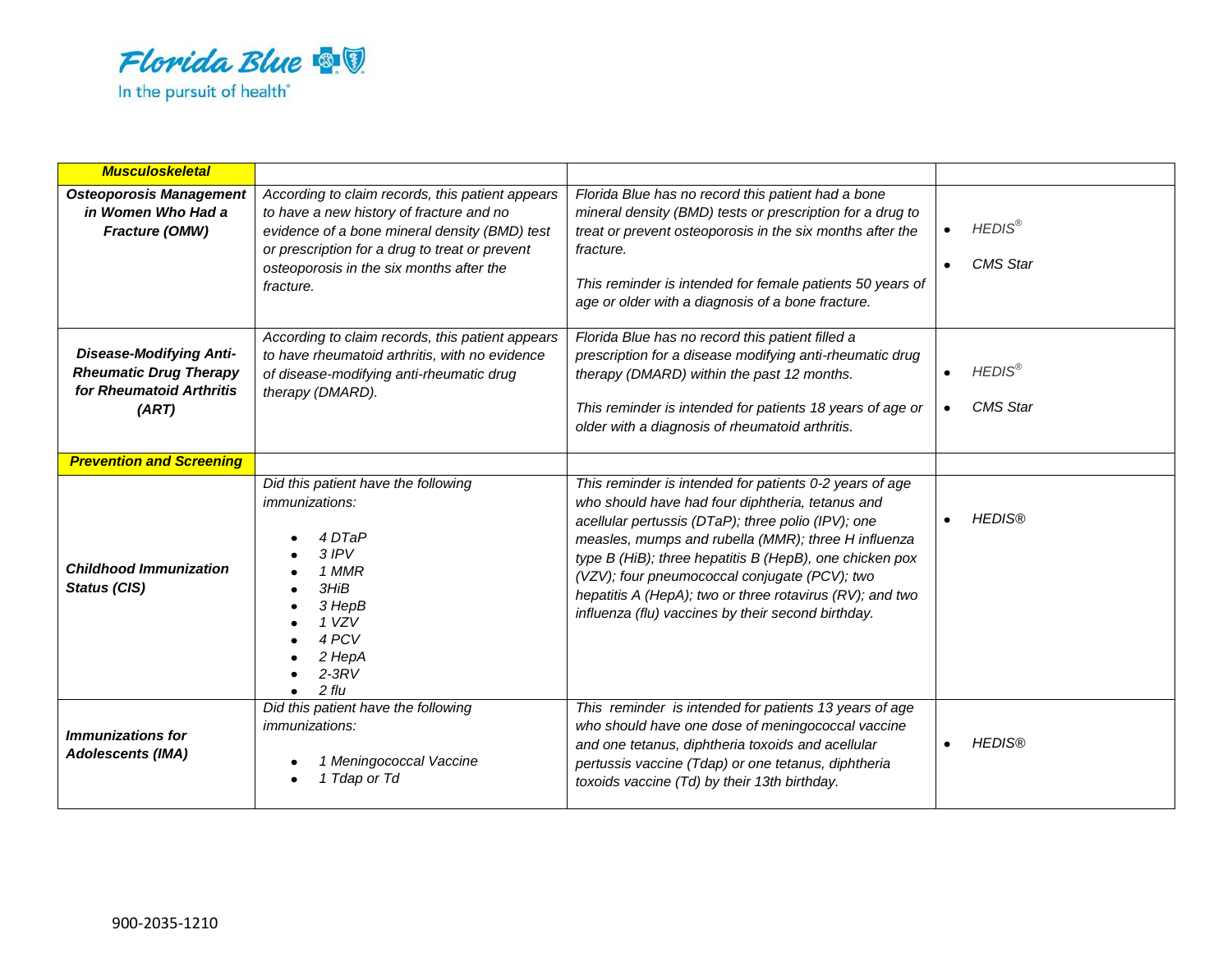

| <b>Flu Shots for Adults (FSO)</b>                                                           | Did the patient have a flu shot during flu<br>season?                                                                                        | Florida Blue has no record this patient received a flu<br>shot within the last 12 months.<br>This reminder is intended for all patients.                                            | <b>HEDIS®</b><br><b>CMS</b> Star<br>$\bullet$ |
|---------------------------------------------------------------------------------------------|----------------------------------------------------------------------------------------------------------------------------------------------|-------------------------------------------------------------------------------------------------------------------------------------------------------------------------------------|-----------------------------------------------|
| <b>Pneumonia Vaccination</b><br><b>Status for Older Adults</b><br>(PNU)                     | Did the patient have a pneumococcal<br>vaccination?                                                                                          | Florida Blue has no record this patient received a<br>pneumococcal vaccination.<br>This reminder is intended Medicare patients 65 years of<br>age and older                         | <b>HEDIS®</b><br><b>CMS</b> Star              |
| <b>Breast Cancer</b><br>Screening/Mammography<br>in the most current 2 year<br>period (BSC) | According to claim records, it appears this<br>patient has no evidence of a Breast Cancer<br>Screening/Mammography in the past 24<br>months. | Florida Blue has no record this patient had a Breast<br>Cancer Screening/Mammography in the past 24 months.<br>This reminder is intended for female patients 40-69<br>years of age. | <b>HEDIS®</b><br><b>CMS</b> Star<br>$\bullet$ |
| <b>Cervical Cancer Screening</b><br>(CCS)                                                   | According to claim records, it appears this<br>patient has no evidence of a cervical cancer<br>screening within the last 24 months.          | Florida Blue has no record this patient had a cervical<br>cancer screening within the last 24 months.<br>This reminder is intended for women 21-64 years of<br>age.                 | <b>HEDIS®</b>                                 |
| <b>Colorectal Cancer</b><br><b>Screening</b><br>(COL)                                       | Did the patient have a colorectal screening?                                                                                                 | Florida Blue has no record this patient had a colorectal<br>screening within the past 36 months.<br>This reminder is intended for patients 50-75 years of<br>age.                   | <b>HEDIS</b><br>$\bullet$<br><b>CMS</b> Star  |
| <b>Chlamydia Screening in</b><br><b>Women (CHL)</b>                                         | This patient may be a candidate for a<br>chlamydia screening.                                                                                | Florida Blue has no record this patient had a chlamydia<br>screening within the last 12 months.<br>This reminder is intended for women 18-24 years of<br>age.                       | <b>HEDIS®</b>                                 |